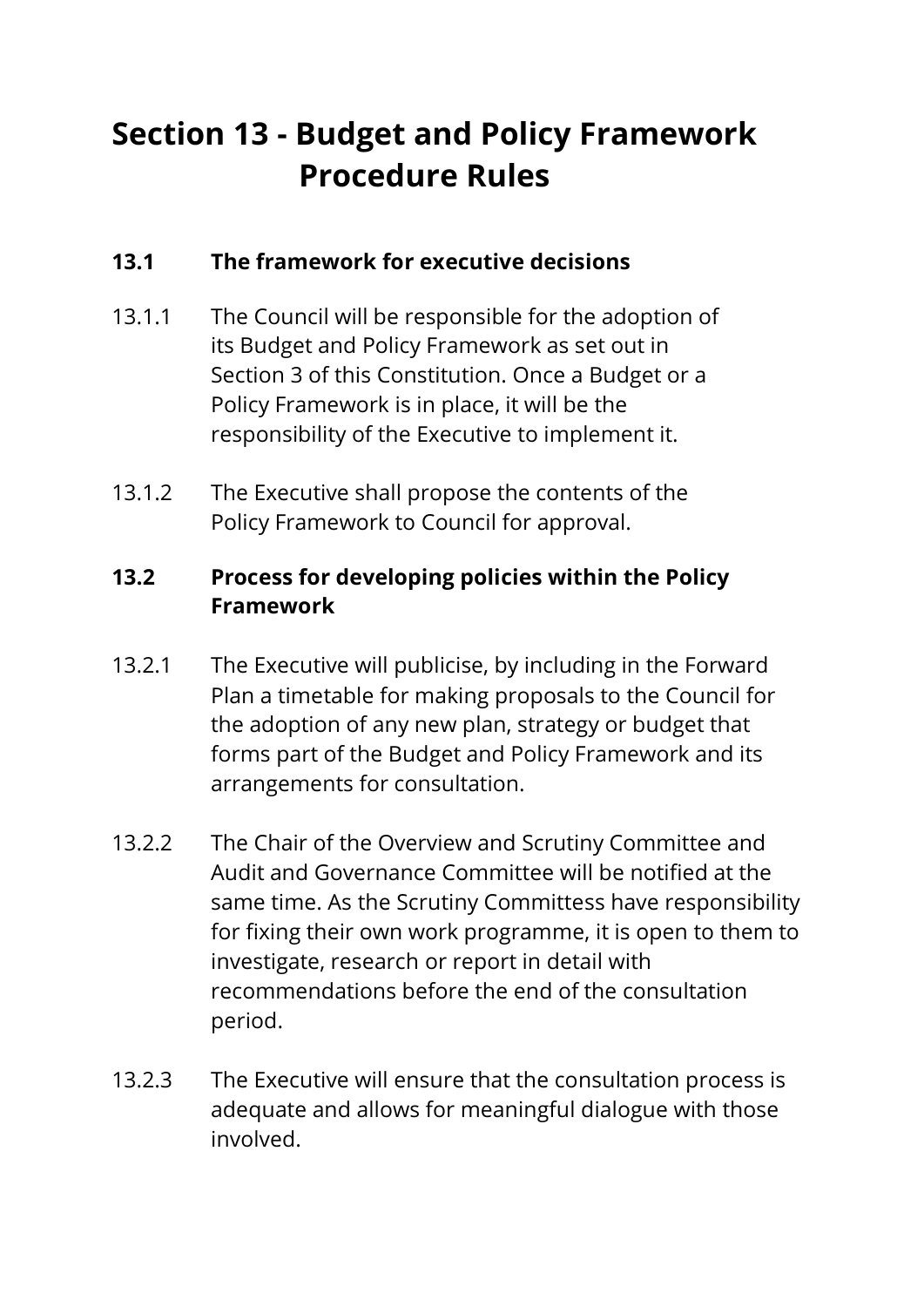- 13.2.4 At the end of any consultation period, the Executive will approve its own final proposals for submission to Council. These proposals will have regard to the responses to any consultation and will take into account any response or proposals from the Overview and Scrutiny Committee or Audit and Governance Committee. Its report to Council will reflect the comments made by consultees and/or the committees and the Executive's response.
- 13.2.5 The Council will consider the proposals of the Executive and may:
	- (a) adopt them;
	- (b) amend them;
	- (c) refer them back to the Executive for further consideration; or
	- (d) substitute its own proposals in their place.
- 13.2.6 In considering the matter, the Council shall have before it the Executive's proposals and any report from Overview and Scrutiny Committee or Audit and Governance Committee.
- 13.2.7 The Council's decision will be published on the council's website and a copy will be given to the Leader.
- 13.2.8 The notice of decision shall be dated and shall state either:
	- (a) that the decision shall be effective immediately (if the Council accepts the Executive's proposals without amendment); or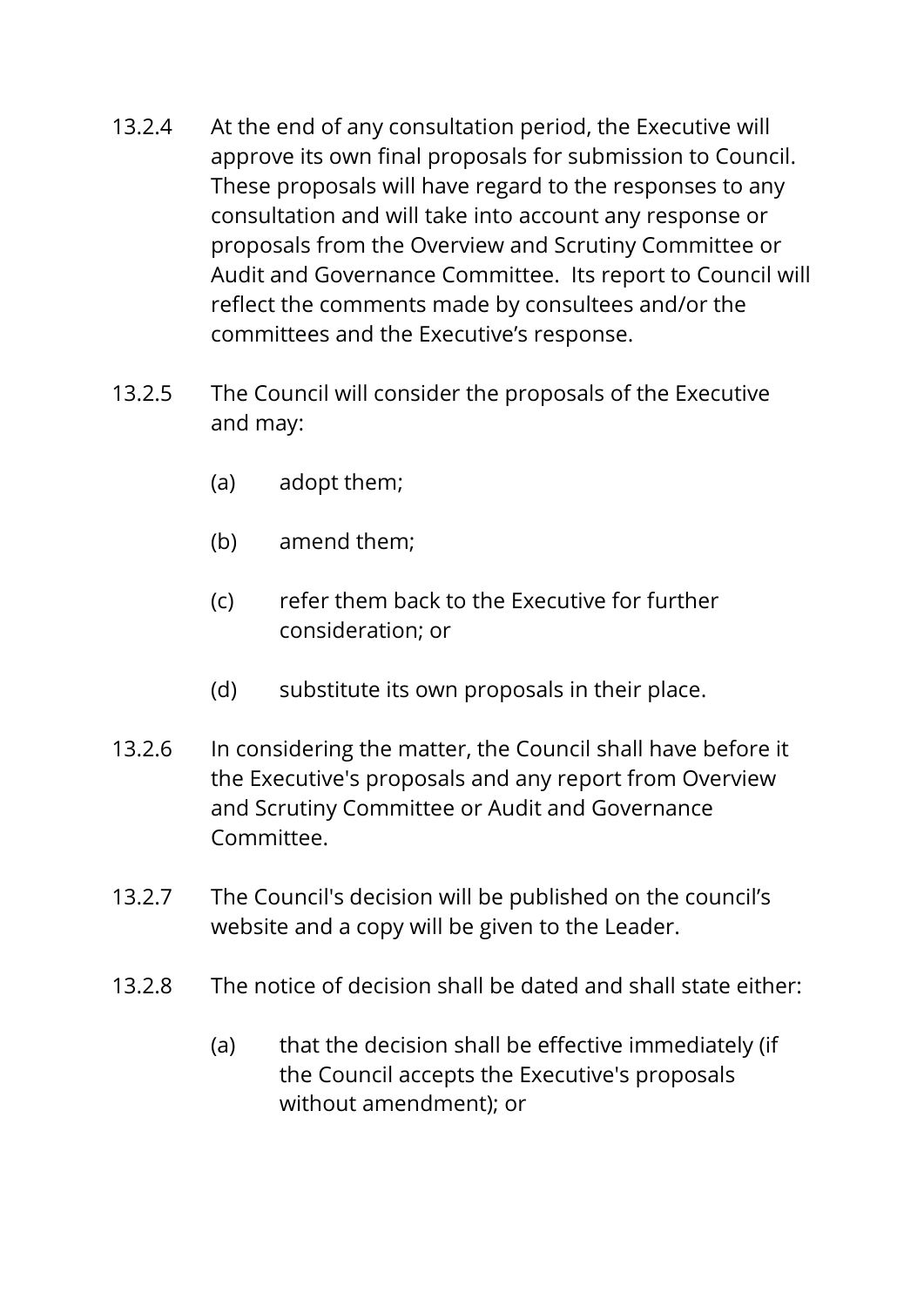- (b) if the Executive's proposals are not accepted without amendment, that the Council's decision will become effective on the expiry of five working days after the publication of the notice of the decision unless the Leader of the Council objects to it in that period.
- 13.2.9 If the Leader objects to the decision of the Council, they will give written notice to the Chief Executive to that effect stating reasons for the objection prior to the date upon which the decision is to be effective. The written notification must either:
	- (a) submit a revision of the proposals as amended by the Executive (the "revised proposals"), with the Executive's reasons for any amendments made to the proposals, to the Council for the Council's consideration; or
	- (b) inform the Council of any disagreement that the Executive has with any of the Council's objections and the Executive's reasons for any such disagreement.
- 13.2.10 Where such notification is received, the Chief Executive shall refer the matter to the next Ordinary Meeting of the Council to reconsider its decision and the decision shall not be effective pending that meeting. The Chief Executive may call an Extraordinary Meeting of Council if the matter is too urgent to await the next Ordinary Meeting.
- 13.2.11 At that Council meeting, the decision of the Council shall be reconsidered in the light of the revised proposals or the objections, which shall be available in writing for the Council.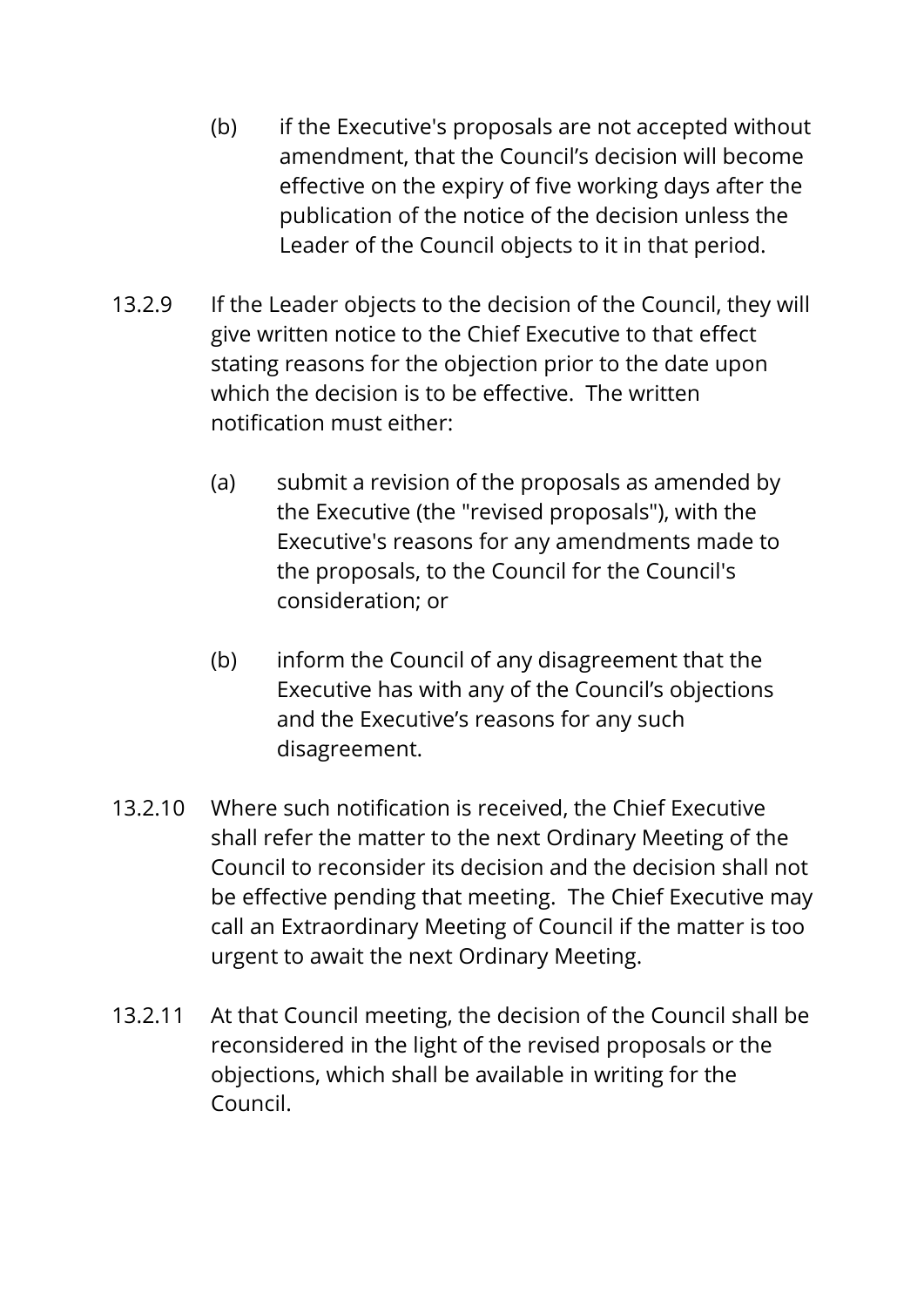- 13.2.12 The Council shall at that meeting make its final decision on the matter on the basis of a simple majority. The decision shall be made public and shall be implemented immediately.
- 13.2.13 In approving the Policy Framework, the Council will also specify the degree of in-year changes to the Policy Framework which may be undertaken by the Executive. Any other changes to the Budget and Policy Framework are reserved to the Council.

## **13.3 Process for developing the Budget framework**

- 13.3.1 In addition to paragraphs 13.2.1 to 13.2.13, there will be a process for financial planning. The Executive shall prepare and adopt a timetable to accomplish these objectives that should incorporate consideration of:
	- (a) an early assessment of assumptions that will be used in the drafting of the forthcoming budget, taking account of financial issues that may have a significant impact on the medium term financial situation of the council;
	- (b) an overview of the financial position in the coming financial year following publication of the settlement details of the anticipated funding from central government; and
	- (c) detailed consideration of items of growth or potential savings.
- 13.3.2 If both Committees wish to respond to the Executive, a joint meeting of the Scrutiny Committees may be called.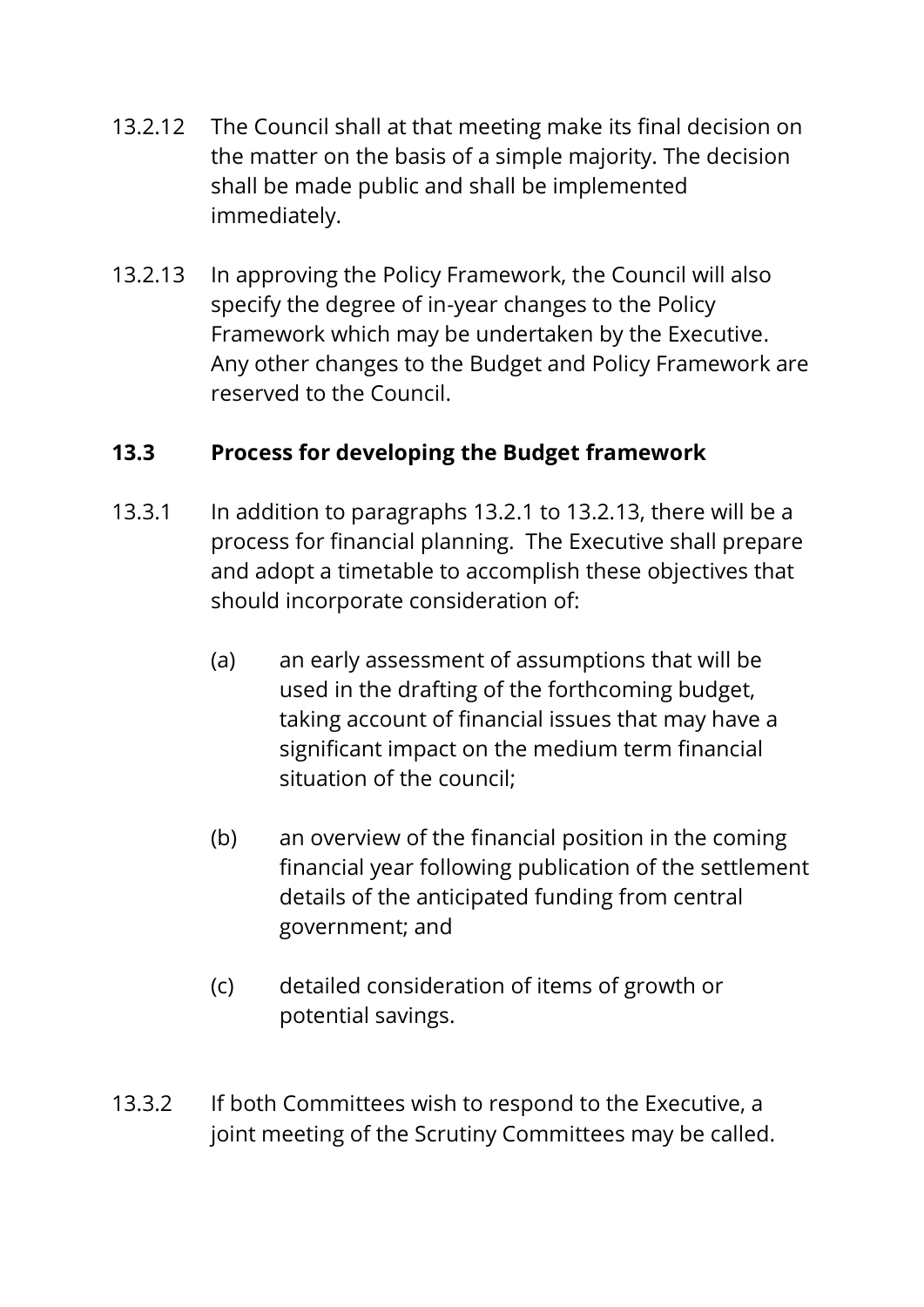- 13.3.3 The Council will hold its formal budget meeting usually in February or March when the Executive will present proposals to Council.
- 13.3.4 The budget proposals presented by the Executive will have taken consideration of the views of the public, staff, members of the Overview and Scrutiny Committee and Audit and Governance Committee and other consultees.
- 13.3.5 All potential amendments to the Budget must be assessed for their financial implications prior to the Council meeting to comply with Financial Procedures. To avoid any problems arising from this requirement, all proposed amendments to the budget will therefore be notified in advance to the Chief Executive and Chief Financial Officer.
- 13.3.6 At the budget meeting, the Council will decide on the budget for the forthcoming year and formally adopt this, satisfying any statutory requirements so that all income due to the council and its preceptors can be collected.

#### **13.4 Decisions outside the Budget and Policy Framework**

- 13.4.1 Subject to the provisions of paragraph 13.6 below, the Executive, Committees of the Executive, individual members of the Executive and any Officers, or joint arrangements discharging Executive functions may only take decisions which are in line with the budget and Policy Framework.
- 13.4.2 If any of these bodies or persons wishes to make a decision which is contrary to policy, or contrary to or not wholly in accordance with the budget approved by the Council, then that decision may only be taken by the Council, subject to paragraphs 13.5 and 13.7 below.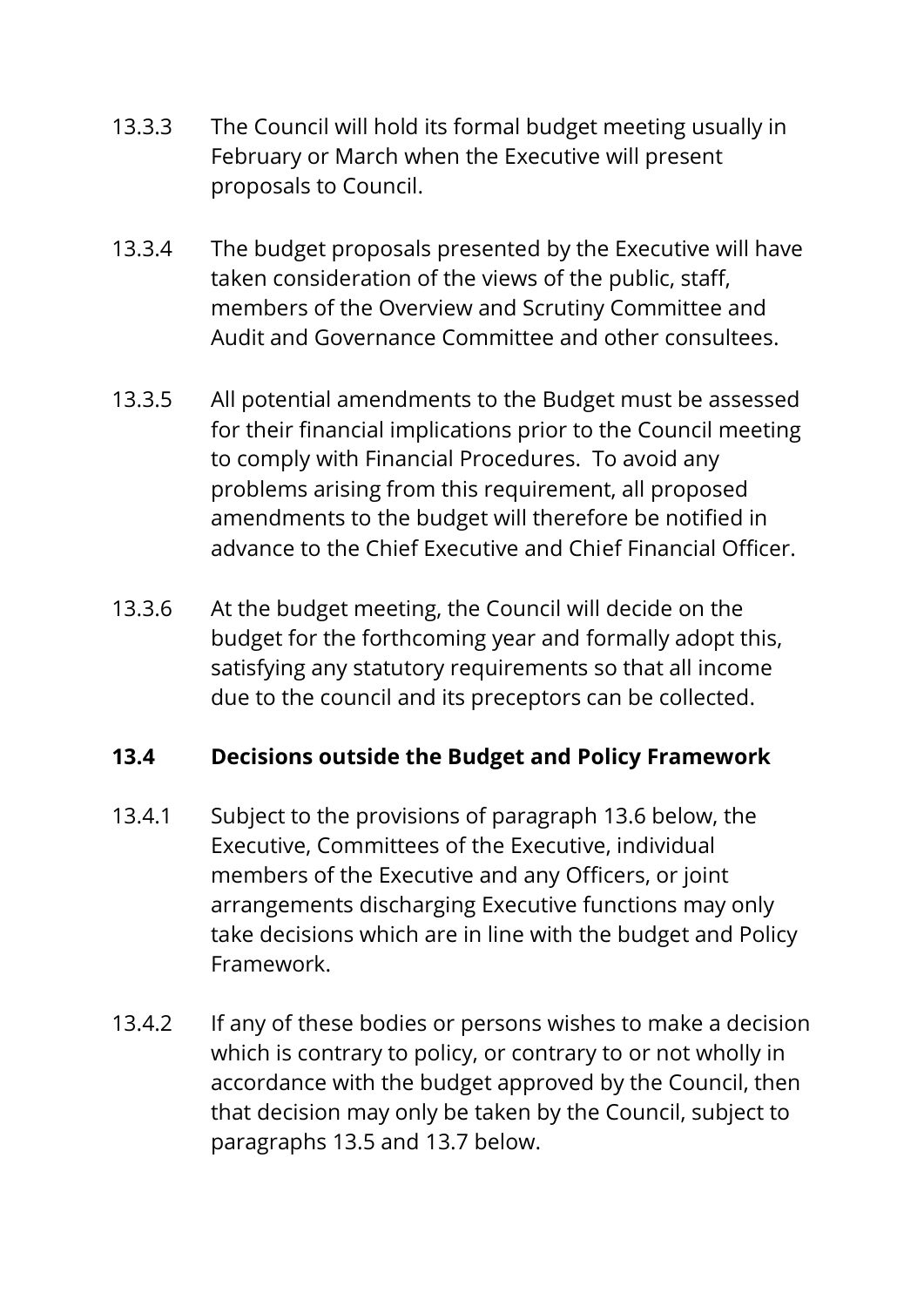- 13.4.3 If the Executive, committees of the Executive, individual members of the Executive and any officers, or joint arrangements discharging Executive functions want to make such a decision, they shall take advice from the Monitoring Officer and the Chief Financial Officer as to whether the decision they want to make would be contrary to policy, or contrary to or not wholly in accordance with the budget.
- 13.4.4 If the advice of either of those Officers is that the decision would not be in line with the existing Budget and Policy Framework, then the decision must be referred to the Council for decision, unless the decision is a matter of urgency, in which case the provisions in paragraphs 13.5 (Urgent decisions outside the Budget and Policy Framework) shall apply.

# **13.5 Urgent decisions outside the Budget and Policy Framework**

- 13.5.1 The Executive, a committee of the Executive, an individual member of the Executive or Officers, or joint arrangements discharging Executive functions may take a decision which is contrary to policy or contrary to or not wholly in accordance with the budget if the decision is a matter of urgency. However, the decision may only be taken if:
	- (a) it is not practical to convene a quorate meeting of the Council. The reasons for not being able achieve a quorum must be recorded; and
	- (b) the Chairman of the Overview and Scrutiny Committee agrees in writing that the decision is a matter of urgency. In the absence of the Chairman of the Overview and Scrutiny Committee the consent of the Vice-Chairman will be sufficient; and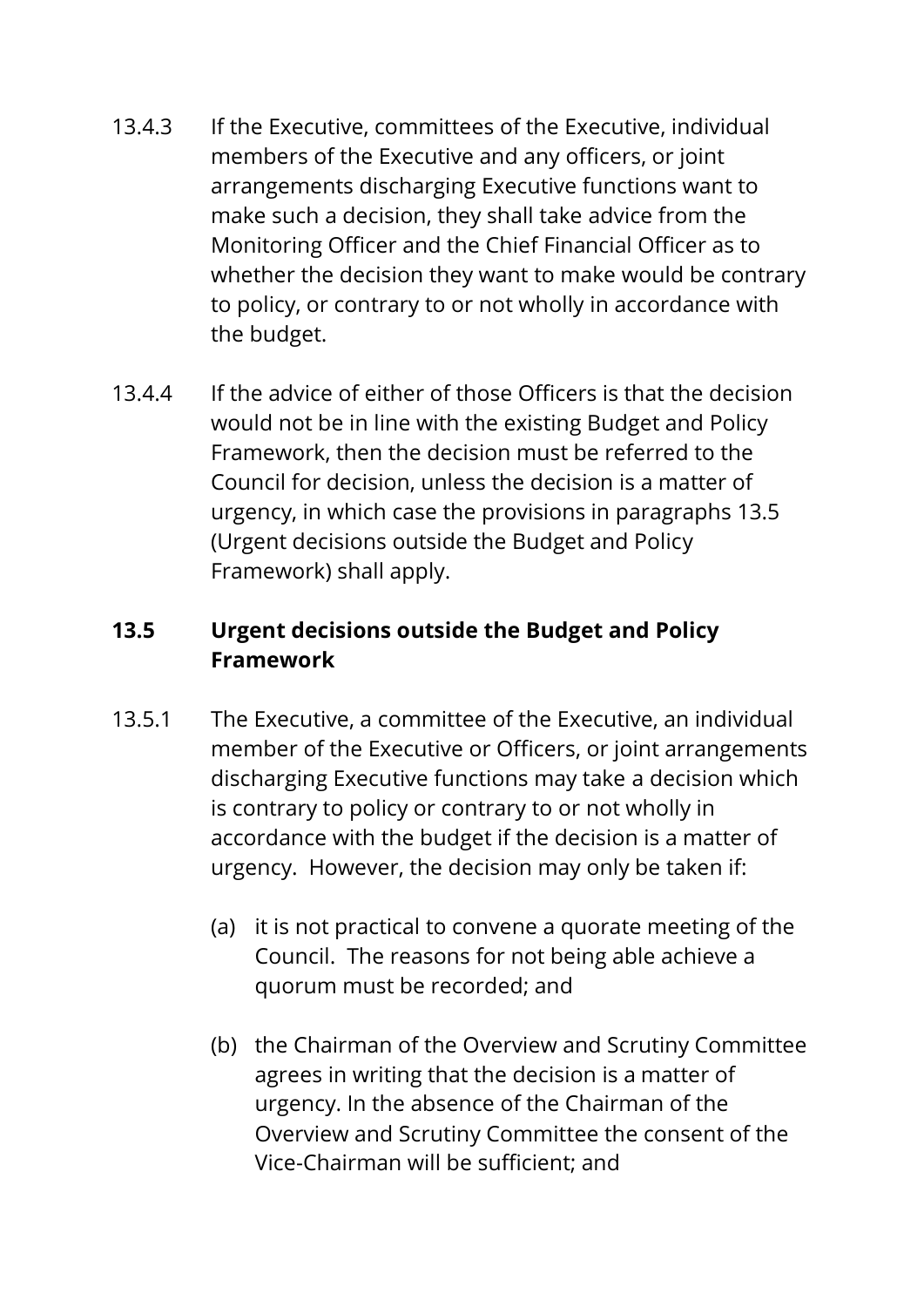- (c) the council's Financial Procedure Rules are complied with in all other respects.
- 13.5.2 Following the decision, the decision maker will provide a full report to the next available Council meeting explaining the decision, the reasons for it and why the decision was treated as a matter of urgency.

### **13.6 Virement**

- 13.6.1 The council shall have sufficient budget heads to enable service delivery and effective budgetary control in line with the Council's Budget and Policy Framework.
- 13.6.2 Steps taken by the Executive, a committee of the Executive, an individual member of the Executive or Officers, or joint arrangements discharging Executive functions to implement council policy shall not exceed the budgets allocated to each budget head. However, such bodies or individuals shall be entitled to vire across budget heads – as follows:
	- (a) the Executive non-recurring expenditure of up to £50,000 in any one case within budget allocations to functions which are the responsibility of the Executive;
	- (b) Executive Members non-recurring expenditure of up to £50,000 in any one case within budget allocations to functions which are the responsibility of the Executive Member; virement will also require the agreement of the Leader;
	- (c) authorised Officers: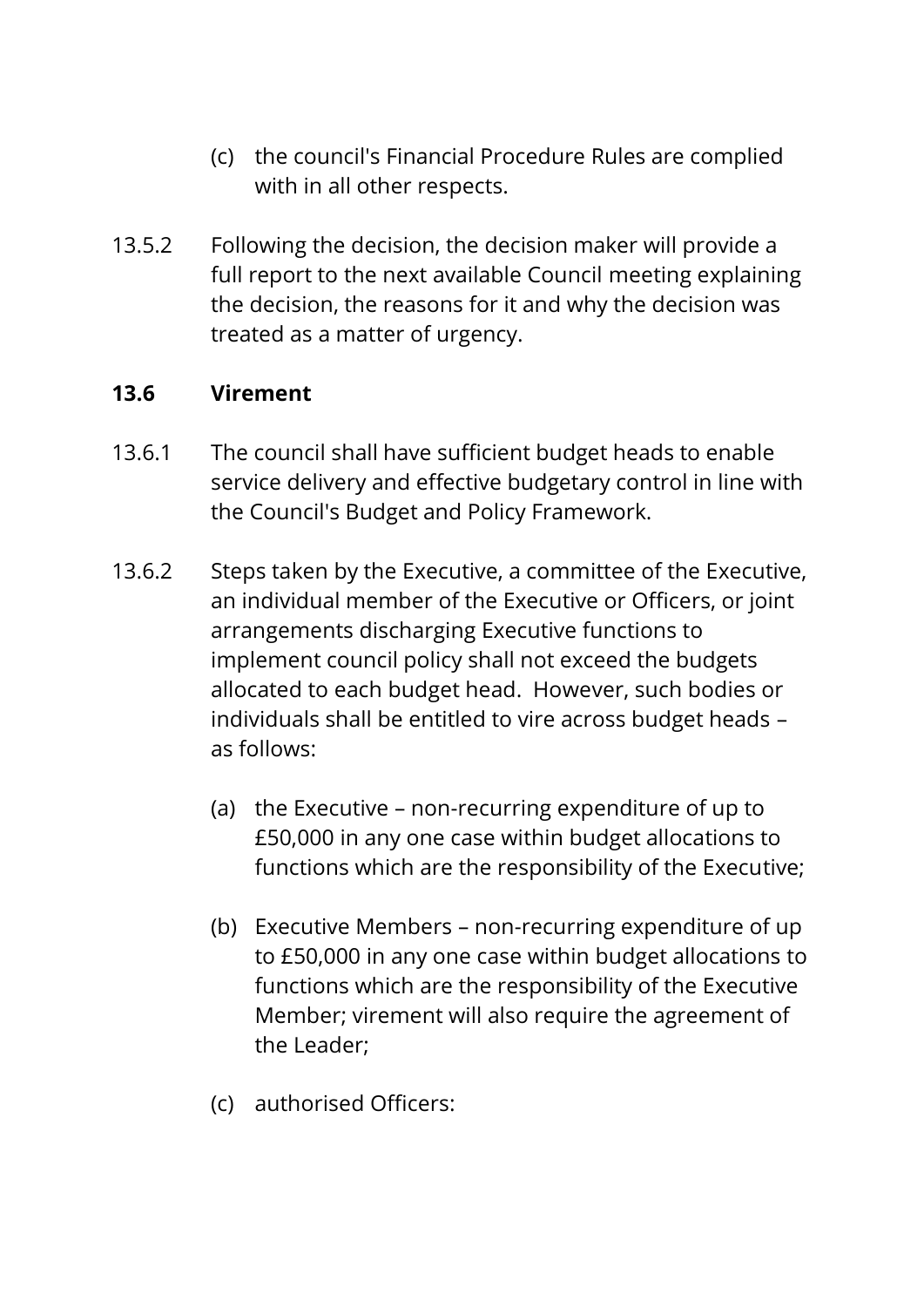- (i) provided that it does not constitute a Key Decision, Chief Officers and Directors be authorised to undertake virements of up to £25,000 on behalf of the Executive in any one case between the budgets under their control, subject to consultation with the relevant Executive Member(s) and the Leader and the Chief Financial Officer; such virements should be non-recurring and must not include asset rental or fixed percentage maintenance budgets, interest income or recharges which have implications elsewhere in the budget, and must be confirmed in writing to the Chief Financial Officer in a format approved by him/her and reported to Executive via budget monitoring reports; and
- (ii) in the case of budgets allocated to the control of a committee, Chief Officers and Directors be authorised to undertake virements of up to £5,000 in any one case between the budgets under their control, subject to consultation with the committee chairman and the Chief Financial Officer; such virements must not have implications elsewhere in the budget, and must be confirmed in writing to the Chief Financial Officer in a format approved by him/her and reported to the Committee via budget monitoring reports.
- 13.6.3 Any in year unplanned contributions from reserves exceeding £10,000 will need to be approved by Executive; those at the year end are seen by Council as part of approving the Council's financial statements.

#### **13.7 In-year changes to Budget and Policy Framework**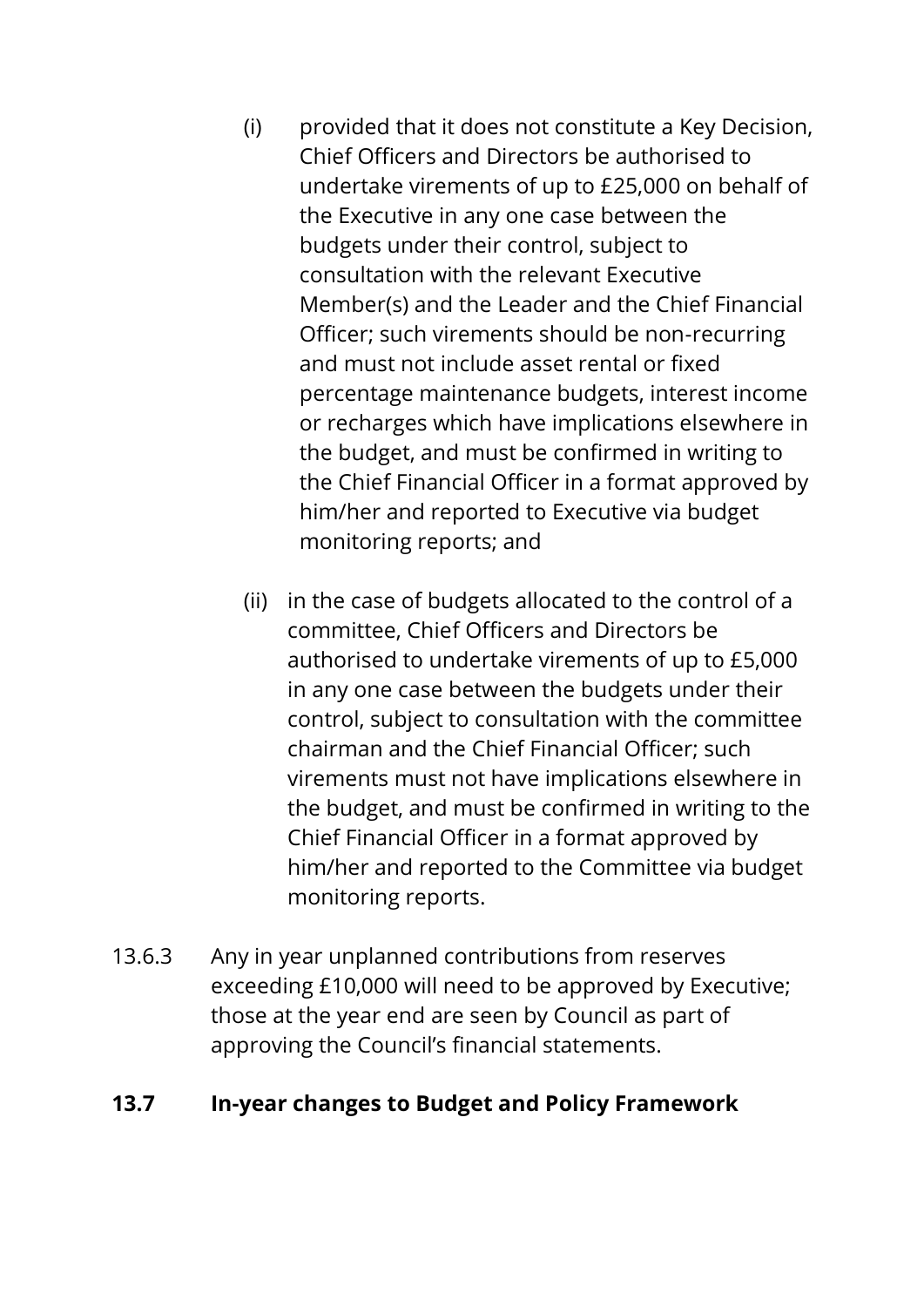- 13.7.1 The responsibility for agreeing the Budget and Policy Framework lies with the Council, and decisions by the Executive, a committee of the Executive an individual member of the Executive or Officers, or joint arrangements discharging Executive functions must (subject to paragraph 13.5) be in line with that framework. No changes to the Budget and Policy Framework may be made by those bodies or individuals except those changes:
	- (a) which will result in the closure or discontinuance of a service or part of service to meet a budgetary constraint;
	- (b) which are necessary to implement a budget decision made by the Council;
	- (c) necessary to ensure compliance with the law, ministerial direction or government guidance where there is no discretion how to act; or
	- (d) in respect of a policy which would normally be agreed annually by the Council following consultation, but where the existing policy document is silent on the matter under consideration.

## **13.8 Call-in of decisions outside the Budget and Policy Framework**

13.8.1 Where the Overview and Scrutiny Committee is of the opinion that an executive decision is, or if made would be, contrary to policy, or contrary to or not wholly in accordance with the budget, then it shall request that the Monitoring Officer and/or Chief Financial Officer prepare a report detailing their advice.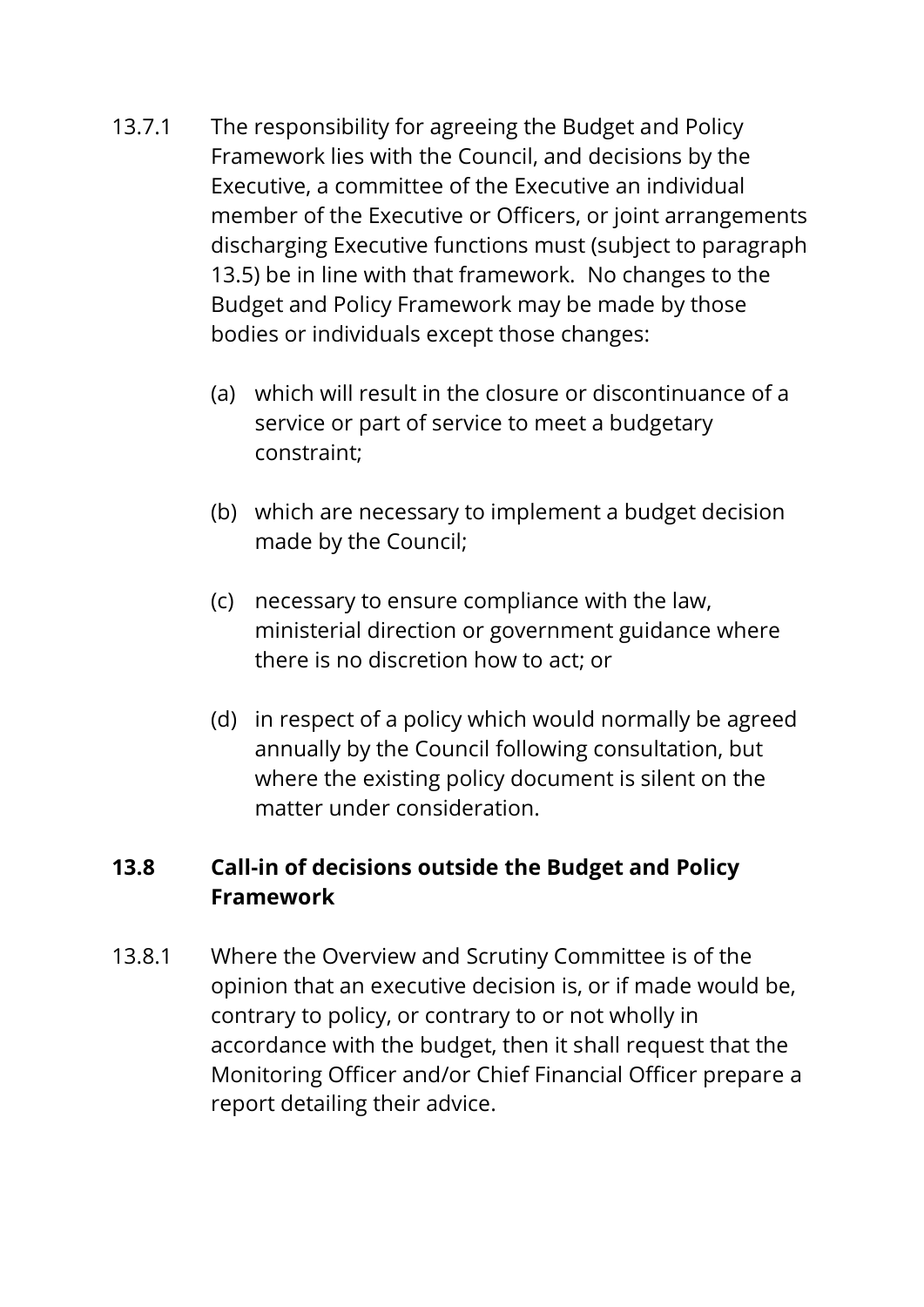- 13.8.2 The Monitoring Officer's report and/or Chief Financial Officer's report shall be to the Executive with a copy to every Member of the Council. Regardless of whether the decision is delegated or not, the Executive must meet to decide what action to take in respect of the report. The Executive must prepare a report to:
	- (a) the Council if the Monitoring Officer or the Chief Financial Officer conclude that the decision was a departure; or
	- (b) the Overview and Scrutiny Committee if the Monitoring Officer or the Chief Financial Officer conclude that the decision was not a departure.
- 13.8.3 If the decision has yet to be made, or has been made but not yet implemented, and the advice from the Monitoring Officer and/or the Chief Financial Officer is that the decision is or would be contrary to policy or contrary to or not wholly in accordance with the budget, the Overview and Scrutiny Committee may refer the matter to the Council. In such cases, no further action will be taken in respect of the decision or its implementation until the Council has met and considered the matter. The matter will be referred to the next ordinary meeting of the Council except in cases of urgency when an extraordinary meeting will be called. At the meeting, Council will receive a report of the decision or proposals and the advice of the Monitoring Officer and/or the Chief Financial Officer. The Council may either:
	- (a) endorse a decision or proposal of the Executive decision maker as falling within the existing budget and Policy Framework. In this case no further action is required; or